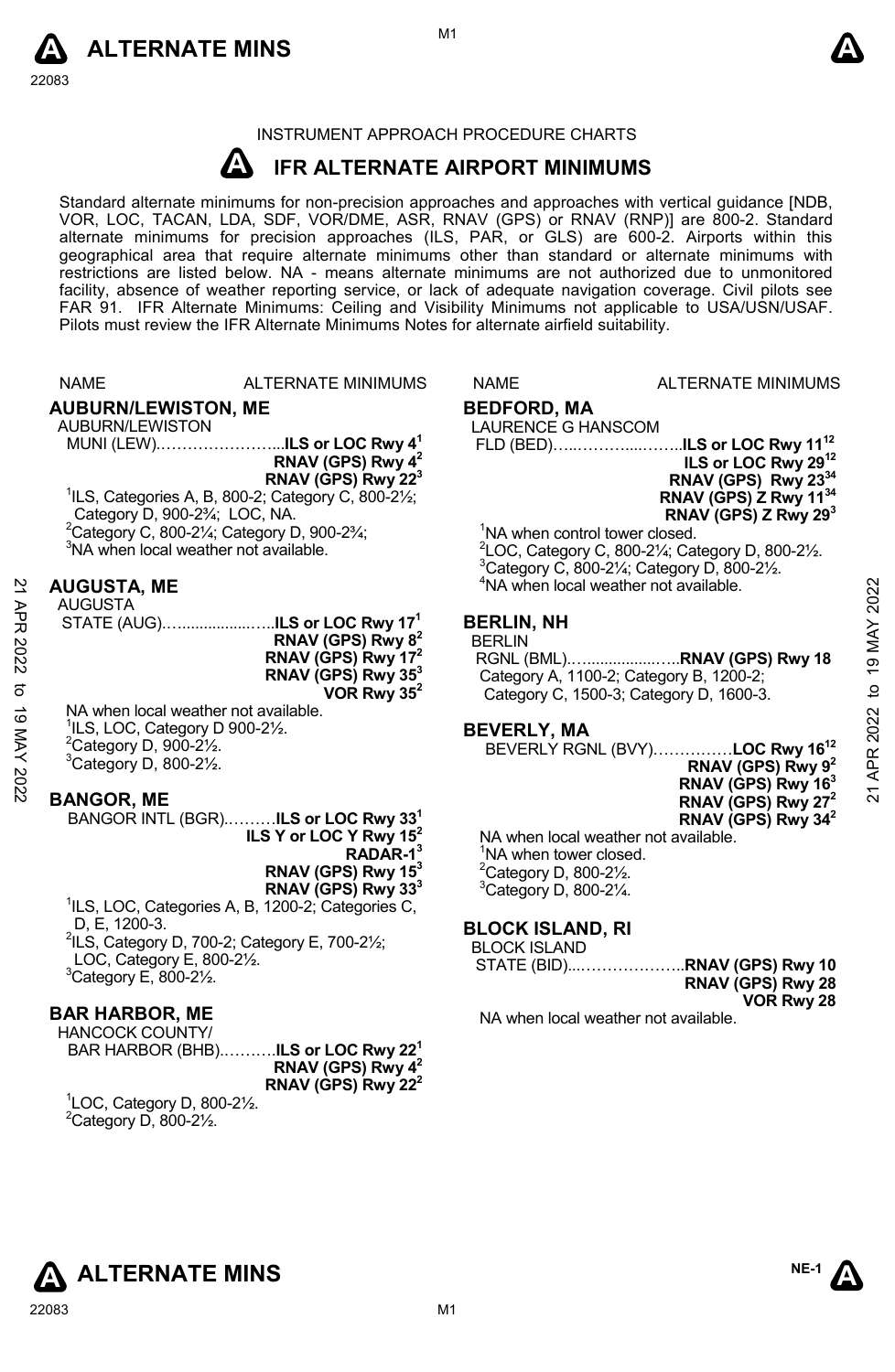

| <b>NAME</b>                           | <b>ALTERNATE MINIMUMS</b>                                          |
|---------------------------------------|--------------------------------------------------------------------|
| <b>BOSTON, MA</b>                     |                                                                    |
|                                       | GENERAL EDWARD LAWRENCE LOGAN                                      |
|                                       | INTL (BOS)ILS or LOC Rwy 4R <sup>12</sup>                          |
|                                       | ILS or LOC Rwy 15R <sup>9</sup>                                    |
|                                       | ILS or LOC Rwy 22L <sup>1</sup>                                    |
|                                       | ILS or LOC Rwy 27 <sup>4</sup>                                     |
|                                       | ILS or LOC Rwy 33L <sup>3</sup>                                    |
|                                       | RNAV (GPS) Rwy 4R <sup>56</sup><br>RNAV (GPS) Rwy 15R <sup>5</sup> |
|                                       | RNAV (GPS) Rwy 22L <sup>5</sup>                                    |
|                                       | RNAV (GPS) Rwy 27 <sup>5</sup>                                     |
|                                       | RNAV (GPS) Rwy $327$                                               |
|                                       | RNAV (GPS) Rwy 33L <sup>5</sup>                                    |
|                                       | VOR-A <sup>8</sup>                                                 |
|                                       | <sup>1</sup> LOC, Category A, 1000-2; Category B, 1100-2.          |
|                                       | <sup>2</sup> LOC, NA when local weather not available.             |
| Categories C, D, 1100-3.              | <sup>3</sup> LOC, Category A, 1000-2; Category, B, 1100-2;         |
|                                       | <sup>4</sup> LOC, Category A, 1000-11/ <sub>2</sub> ;              |
| Category B, 1100-11/2.                |                                                                    |
|                                       | <sup>5</sup> Category A, 1000-2; Category B, 1100-2.               |
|                                       | <sup>6</sup> NA when local weather not available.                  |
|                                       | $7$ Category A, 1000-2; Category B, 1100-2;                        |
|                                       | Categories C, D, 900-21/2.                                         |
| <sup>8</sup> Category A, 1000-2;      |                                                                    |
|                                       | Categories B, C, D, 1100-2.                                        |
| <sup>9</sup> LOC, Category A, 1000-2; | Categories B, C, D, 1100-2.                                        |
|                                       |                                                                    |
| <b>DDINGEDADT CT</b>                  |                                                                    |

# **BRIDGEPORT, CT**  IGOR I SIKORSKY

| 2        | Categories B, C, D, 1100-2.<br><sup>9</sup> LOC, Category A, 1000-2;                                                  | RNAV (GPS) Rwy 19<br>NA when local weather not available. | 2022           |
|----------|-----------------------------------------------------------------------------------------------------------------------|-----------------------------------------------------------|----------------|
| APR      | Categories B, C, D, 1100-2.                                                                                           | Category D, 800-21/2.                                     |                |
| 2022     | <b>BRIDGEPORT, CT</b>                                                                                                 | <b>CHATHAM, MA</b>                                        | $\overline{9}$ |
|          | <b>IGOR I SIKORSKY</b>                                                                                                | CHATHAM MUNI (CQX)RNAV (GPS)-B                            |                |
| ಕ        |                                                                                                                       | NA when local weather not available.                      | ₫              |
| ಹ        | RNAV (GPS) Rwy 6 <sup>3</sup><br>RNAV (GPS) Rwy 24 <sup>3</sup>                                                       | Category D, 800-21/4.                                     | 2022           |
|          | RNAV (GPS) Rwy 29 <sup>3</sup>                                                                                        |                                                           |                |
|          |                                                                                                                       | <b>CHESTER, CT</b>                                        |                |
| MAY 2022 | <sup>1</sup> NA when control tower closed.<br>$\frac{2}{1}$ ILS, Category B, 700-2; Category C, 900-2 $\frac{1}{2}$ ; | RNAV (GPS) Rwy 35                                         | APR            |
|          | Category D. 900-23/4, LOC. Category C. 900-21/2:                                                                      | NA whop local woother not available                       | ম              |

 $2$ ILS, Category B, 700-2; Category C, 900-2 $\frac{1}{2}$ ; Category D, 900-2¾. LOC, Category C, 900-2½; Category D, 900-2¾. 3 Category C, 900-2½; Category D, 900-2¾.

# **BRUNSWICK, ME**

BRUNSWICK EXEC (BXM)…...………….…**RNAV (GPS) Rwy 1R** NA when local weather not available. Category C, 800-2¼; Category D, 800-2½.

# S NAME ALTERNATE MINIMUMS

# **BURLINGTON, VT**

# BURLINGTON

 INTL (BTV)...……............…..**ILS or LOC Rwy 15123 ILS or LOC/DME Rwy 3324 RNAV (GPS) Rwy 15 RNAV (GPS) Rwy 156 RNAV (GPS) Y Rwy 337 RNAV (GPS) Z Rwy 338 VOR Rwy 15** 1 LOC, Category C, 900-2¾; Category D, 1100-3; Category E, 1200-3. **2** NA when control tower closed. **3** NA when local weather not available.

4 LOC, Category C, 900-2½; Categories D, E, 1100-3. 5 Category C, 900-2½; Category D, 1100-3.  $^6$ Category C, 900-2¾; Category D, 1100-3.  $7$ Category C, 900-2½; Category D, 1100-3; Category E, 1200-3. 8 Categories A, B, 1700-2, Categories C, D, E, 1700-3.

# **CARIBOU, ME**

CARIBOU<br>MUNI (CA

|                                      | RNAV (GPS) Rwy 19 |
|--------------------------------------|-------------------|
| NA when local weather not available. |                   |
| Category D, 800-21/2.                |                   |

#### **CHATHAM, MA**

#### **CHESTER, CT**

| CHESTER (SNC) <b>RNAV (GPS) Rwy 17</b> |                   |
|----------------------------------------|-------------------|
|                                        | RNAV (GPS) Rwy 35 |
| NA when local weather not available.   |                   |

# **CONCORD, NH**

#### CONCORD

|                                     | RNAV (GPS) Rwy 12 <sup>2</sup> |
|-------------------------------------|--------------------------------|
|                                     | RNAV (GPS) Rwy 17 <sup>2</sup> |
|                                     | RNAV (GPS) Rwy 35 <sup>2</sup> |
|                                     | $VOR-A^2$                      |
| NA when local weather not available |                                |

NA when local weather not available. 1 LOC, Categories C, D, 1200-3.  ${}^{2}$ Categories C, D, 1200-3.

#### **DANBURY, CT**

DANBURY MUNI (DXR)...…….......…**LOC Rwy 8123 RNAV (GPS) Rwy 823 RNAV (GPS)-A4** 

- <sup>1</sup>NA when control tower closed.
- $2$ NA when local weather not available.
- $3$ Category B, 900-2; Category C, 900-2 $\frac{1}{2}$ ;
- Category D, 1100-3.
- 4 Categories A, B, 900-2; Category C, 900-2¾; Category D, 1100-3.









M<sub>2</sub>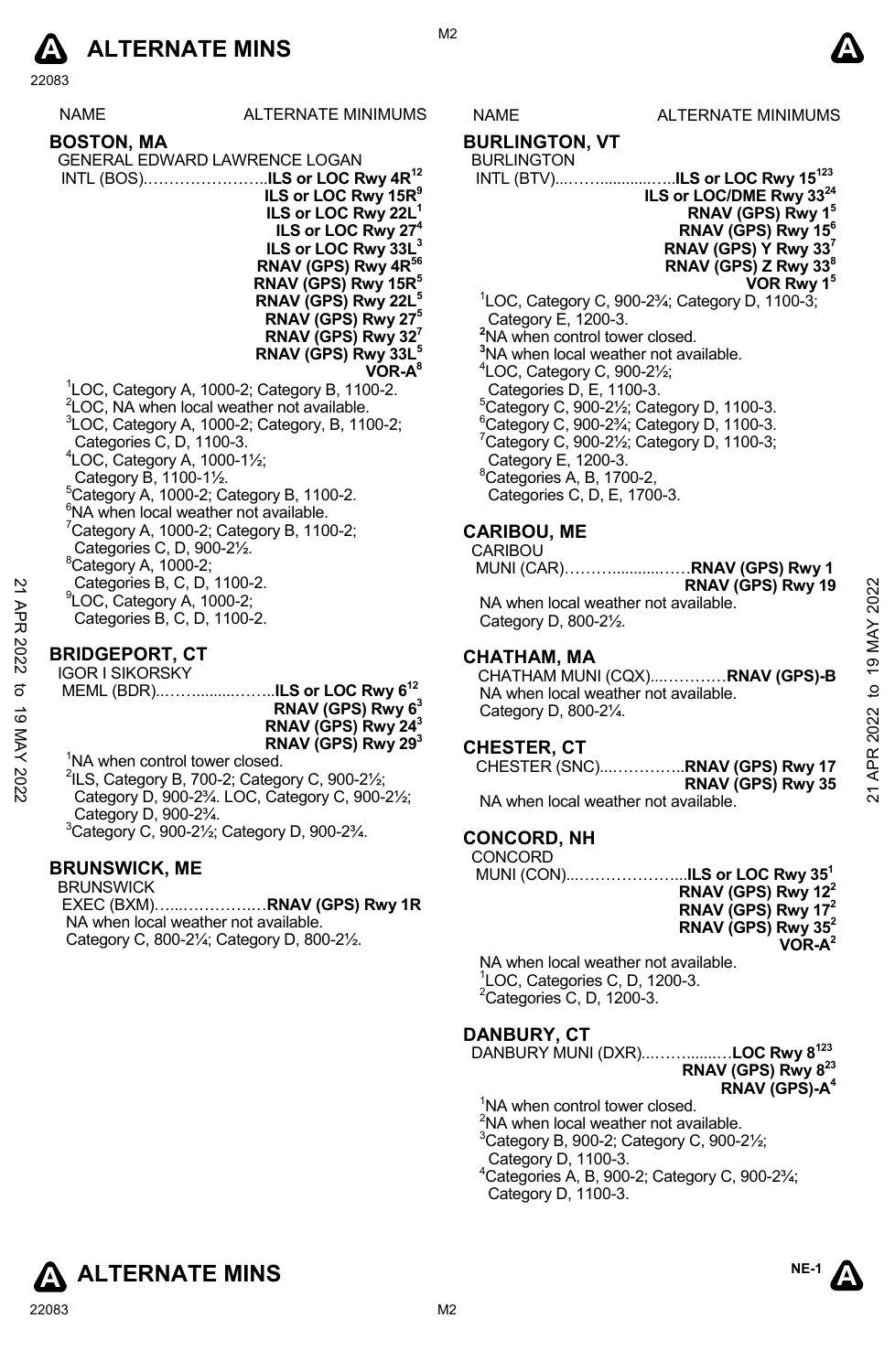

NAME ALTERNATE MINIMUMS NAME ALTERNATE MINIMUMS

#### **FALMOUTH, MA**

CAPE COD COAST GUARD AIR STATION (FMH)..……......**ILS Z or LOC Z Rwy 231 RNAV (GPS) Rwy 52** 

**RNAV (GPS) Rwy 142 RNAV (GPS) Rwy 23 RNAV (GPS) Rwy 322** 

1 LOC, Category C, 800-2¼; Category D, 800-2½. 2 Category C, 800-2¼; Category D, 800-2½. 3 NA when local weather not available.

# **FITCHBURG, MA**

#### **FITCHBURG**

 MUNI (FIT).…....................…**RNAV (GPS) Rwy 141 RNAV (GPS) Rwy 322** NA when local weather not available.

**1** Categories A, B, 1100-2; Category C, 1200-3. **2** Category B, 1100-2; Category C, 1200-3.

#### **FRENCHVILLE, ME**

NORTHERN AROOSTOOK RGNL (FVE)..………………..**RNAV (GPS) Rwy 14 RNAV (GPS) Rwy 32** NA when local weather not available. Category C, 900-2½; Category D, 900-2¾.

**FRYEBURG, ME** 

EASTERN SLOPES RGNL (IZG)..………………….**RNAV (GPS) Rwy 32**  NA when local weather not available. Category A, 900-2; Category B, 1000-2; Category C, 1200-3. **ERENG, ME**<br> **EASTERING, ME**<br> **EASTERIN SLOPES**<br> **EASTERIN SLOPES**<br> **EASTERIN SLOPES**<br> **EASTERIN SLOPES**<br> **EASTERIN SLOPES**<br> **EASTERIN SLOPES**<br> **EASTERIN SLOPES**<br> **EASTERIN SLOPES**<br> **EASTERING, ME**<br>
Category D, 900-2%.<br>

# **GREENVILLE, ME**

GREENVILLE

 MUNI (3B1)…………......……**RNAV (GPS) RWY 14**  NA when local weather not available. Category A, B, 1100-2; Category C, 1100-3; Category D, 1200-3.

### **GROTON (NEW LONDON), CT**

GROTON-NEW

 LONDON (GON).……………...**ILS or LOC Rwy 512 RNAV (GPS) Rwy 534 RNAV (GPS) Rwy 2334 VOR Rwy 534 VOR Rwy 2334** 

<sup>1</sup>NA when control tower closed.  $2^2$ LOC, Category D, 900-2 $\frac{3}{4}$ .  $3$ NA when local weather not available. 4 Category D, 900-2¾.

# **HARTFORD, CT**

HARTFORD-BRAINARD (HFD)..……**LDA Rwy 213 RNAV (GPS) Rwy 21 VOR-A2** 

 $1$ Category B, 900-2; Category C, 1000-2 $\frac{3}{4}$ ; Category D, 1000-3. <sup>2</sup>Categories A, B, 1200-2; Categories C, D, 1200-3.

<sup>3</sup>NA when control tower closed.



# **HIGHGATE, VT**

FRANKLIN COUNTY

 STATE (FSO)………..………..**RNAV (GPS) Rwy 11 RNAV (GPS) Rwy 19**  NA when local weather not available.

1 Categories A, B, 800-2½.

# **HOULTON, ME**

HOULTON INTL (HUL)...…………..**RNAV (GPS)-A RNAV (GPS) Rwy 5** 

NA when local weather not available.

# **HYANNIS, MA**

CAPE COD

 GATEWAY (HYA)...…............**ILS or LOC Rwy 1512 ILS or LOC Rwy 2412 RNAV (GPS) Rwy 63 RNAV (GPS) Rwy 153 RNAV (GPS) Rwy 243 RNAV (GPS) Rwy 333 VOR Rwy 64**

NA when local weather not available. <sup>1</sup>NA when control tower closed.  $2$ ILS, LOC, Category C, 900-2 $\frac{1}{4}$ ; Category D, 900-2½. 3 Category C, 900-2¼; Category D, 900-2½. 4 Categories A, B, 900-2; Category C, 900-2½; Category D, 900-2¾.

# **JACKMAN, ME**

NEWTON FLD (59B)...……..**RNAV (GPS) Rwy 1312 RNAV (GPS) Y Rwy 313**  <sup>1</sup>NA when local weather not available.

 $2$ Category A, 1100-2; Category B, 1200-2; Category C, 1400-3. 3 Category A, 1000-2; Category B, 1200-2; Category C, 1400-3.

# **JAFFREY, NH**

JAFFREY/SILVER

|  | <b>RNAV (GPS)-C</b> |
|--|---------------------|
|  | $VOR-A1$            |

NA when local weather not available.  $1$ Categories A, B, 900-2.

# **KEENE, NH**

DILLANT/ HOPKINS (EEN)...…………..…**RNAV (GPS) Rwy 2**  NA when local weather not available. Category A, 900-2; Category B, 1000-2; Category C, 1300-3; Category D, 1500-3.

# **LACONIA, NH**

LACONIA MUNI (LCI)..………...**ILS or LOC Rwy 81 RNAV (GPS) Rwy 82 RNAV (GPS) Rwy 262**

NA when local weather not available. 1 LOC, Categories A, B, 1500-2; Categories C, D, 1500-3.  $2$ Category C, 1700-3; Category D, 2400-3.



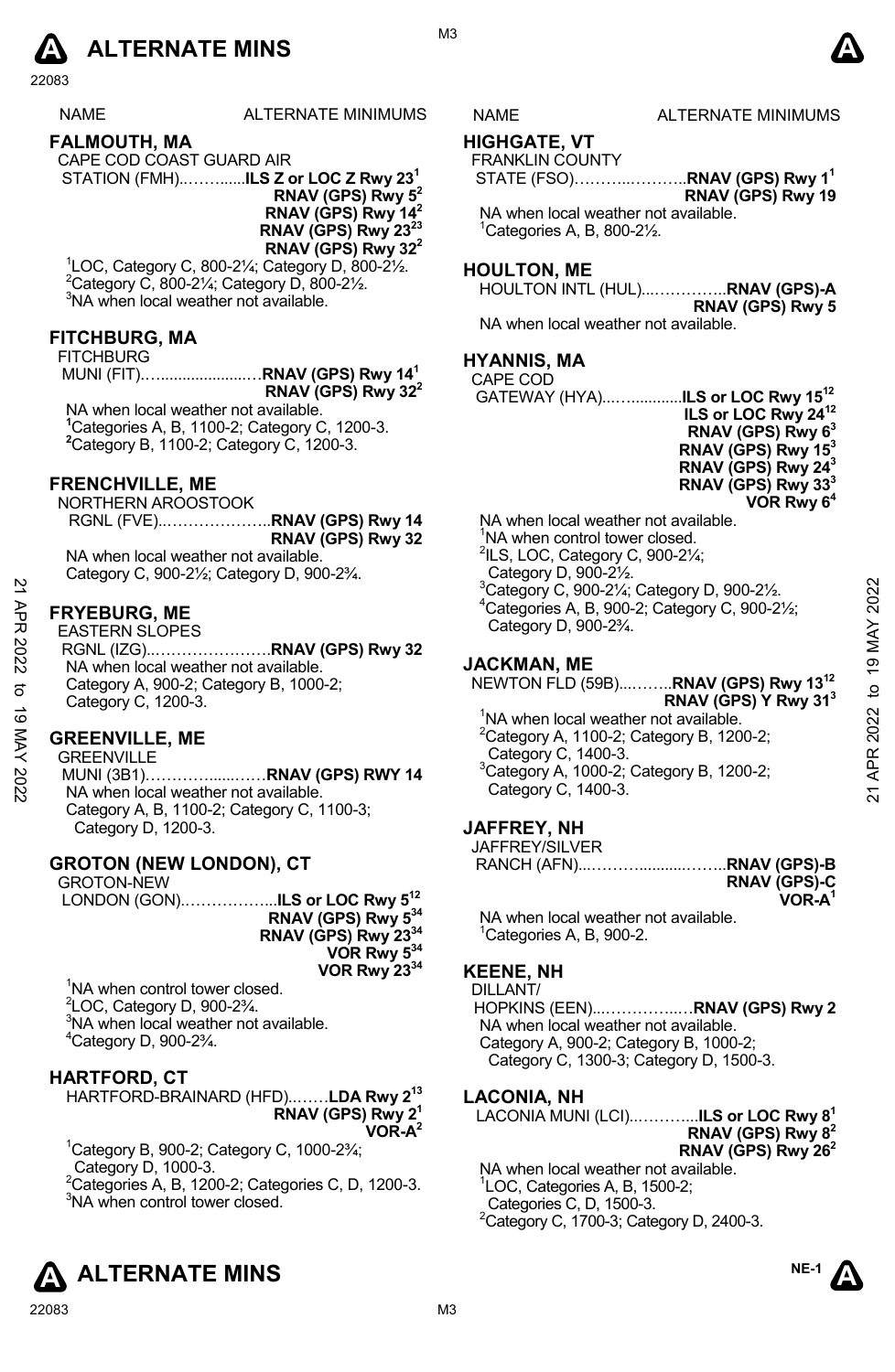

NAME ALTERNATE MINIMUMS NAME ALTERNATE MINIMUMS

# **LAWRENCE, MA**

LAWRENCE MUNI (LWM).……….………….**ILS or LOC Rwy 512** 

**RNAV (GPS) Rwy 53 RNAV (GPS) Rwy 233** 

<sup>1</sup>NA when control tower closed.<br><sup>2</sup>LOC, Category D, 1100-3.  $3$ Category D, 1100-3.

#### **LEBANON, NH**

LEBANON

MUNI (LEB).…………………..**ILS or LOC Rwy 181 RNAV (GPS) Rwy 72 RNAV (GPS) Rwy 183 RNAV (GPS) Rwy 254 RNAV (GPS) Rwy 363** 

1 LOC, Category A, 1100-2; Category B, 1200-2; Category C, 1300-3; Category D, 1500-3.<br>
<sup>2</sup>Category A, 1100-2; Category B, 1200-2;<br>
<sup>2</sup>Category C, 1300-3; Category D, 1500-3.<br>
<sup>2</sup>Category C, 130, 130, 3: Category C, 1300  $3$ Categories A, B, 1200-2; Category C, 1300-3; Category D, 1500-3. 4 Category C, 1300-3; Category D, 1500-3.

# **LYNDONVILLE, VT**

# **MANCHESTER, NH**

**ILS or LOC Rwy 171 ILS or LOC Rwy 351 RNAV (GPS) Rwy 63 RNAV (GPS) Y Rwy 173 RNAV (GPS) Y Rwy 3523**

1 LOC, Category D, 900-2¾.  $2$ NA when local weather not available.  $3$ Category D, 900-2 $\frac{3}{4}$ .

# **MARSHFIELD, MA**

MARSHFEILD MUNI-GEORGE HARLOW FLD (GHG)...…………………..**RNAV (GPS) Rwy 6 RNAV (GPS) Rwy 24** NA when local weather not available. Category B, 900-2.

#### **MERIDEN, CT**

MERIDEN MARKHAM MUNI (MMK)...……………..**RNAV (GPS) Rwy 361 VOR Rwy 362** 

<sup>1</sup>NA when local weather not available.  ${}^{2}$ Categories A, B, 1000-2.

# **MILLINOCKET, ME**

MILLINOCKET MUNI (MLT)...……………….**RNAV (GPS) Rwy 1112**

**RNAV (GPS) Rwy 2913 VOR Rwy 2913**

<sup>1</sup>NA when local weather not available.  $2^2$ Category D, 800-2 $\frac{1}{4}$ .  ${}^{3}$ Category D, 1000-3.

# **MORRISVILLE, VT**

MORRISVILLE-STOWE

STATE (MVL)...…………...**RNAV (GPS) Y Rwy 191 RNAV (GPS) Z Rwy 192 RNAV (GPS)-A3** 

NA when local weather not available. <sup>1</sup>Categories A, B, 1500-2; Category C, 1500-3.<br><sup>2</sup>Categories A, B, 1100-2; Category C, 1300-3. 3 Category A, 900-2; Category B, 1100-2; Category C, 1300-3.

# **NANTUCKET, MA**

**NANTUCKET**<br>MEMI (ACK)

|                       | $4$ Category C, 1300-3; Category D, 1500-3.                                                                                                                                                       | MEML (ACK)ILS or LOC Rwy 6 <sup>12</sup>                                                                                                                                                                                              |                                 |
|-----------------------|---------------------------------------------------------------------------------------------------------------------------------------------------------------------------------------------------|---------------------------------------------------------------------------------------------------------------------------------------------------------------------------------------------------------------------------------------|---------------------------------|
| $\overline{z}$<br>APR | <b>LYNDONVILLE, VT</b><br>CALEDONIA<br>NA when local weather not available.<br>Categories A, B, 900-2.                                                                                            | ILS or LOC Rwy 24 <sup>12</sup><br>RNAV (GPS) Rwy 6 <sup>3</sup><br>RNAV (GPS) Rwy 15<br>RNAV (GPS) Rwy 24 <sup>3</sup><br>RNAV (GPS) Rwy 33 <sup>4</sup><br>VOR Rwy 24 <sup>3</sup>                                                  | 2022<br>MAY                     |
| 2022<br>ನ<br>ಠ<br>XAY | <b>MANCHESTER, NH</b><br><b>MANCHESTER BOSTON</b><br>RGNL (MHT)ILS or LOC Rwy 6 <sup>1</sup><br>ILS or LOC Rwy 17 <sup>1</sup><br>ILS or LOC Rwy 35 <sup>1</sup><br>RNAV (GPS) Rwy 6 <sup>3</sup> | NA when local weather not available.<br>NA when control tower closed.<br><sup>2</sup> ILS, Category C, 700-2; Category D, 700-21/4;<br>LOC, Category D, 800-21/4.<br>$3$ Category D, 800-2 $\frac{1}{4}$ .<br>$4$ Category D, 1000-3. | $\frac{0}{2}$<br>ೆ<br>2022<br>≃ |
| 2022                  | RNAV (GPS) Y Rwy 17 <sup>3</sup>                                                                                                                                                                  | <b>NASHUA, NH</b>                                                                                                                                                                                                                     | ಸ                               |

# **NASHUA, NH**

BOIRE FLD (ASH)..………......**ILS or LOC Rwy 1412 RNAV (GPS) Rwy 143 RNAV (GPS) Rwy 323** 

NA when local weather not available. <sup>1</sup>NA when control tower closed.  $2$ LOC, Category D, 800-2 $\frac{1}{2}$ .  $3$ Category D, 800-2 $\frac{1}{2}$ .

# **NEW BEDFORD, MA**

NEW BEDFORD

RGNL (EWB)..…………………**ILS or LOC Rwy 513 LOC BC Rwy 232 RNAV (GPS) RWY 52 RNAV (GPS) RWY 232 RNAV (GPS) RWY 14 RNAV (GPS) RWY 324** NA when local weather not available. <sup>1</sup>NA when control tower closed.

 $2^2$ Category D, 900-2 $\frac{3}{4}$ . 3 ILS, Categories A, B, C, 700-2; Category D,

- 900-2¾; LOC, Category D, 900-2¾.
- 4 Categories A, B, 900-2; Categories C, D, 900-2½.



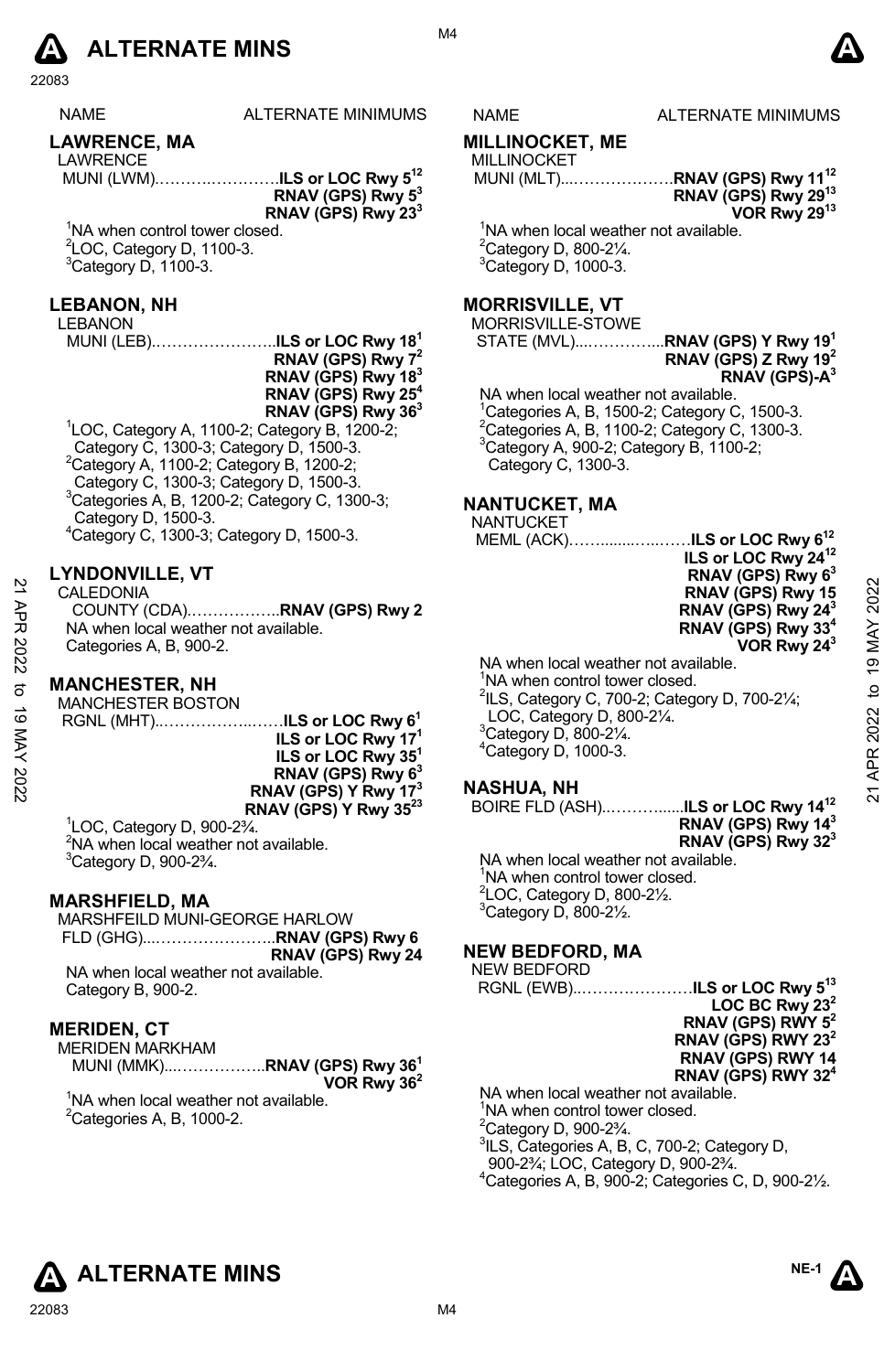

| <b>NAME</b> | ALTE |
|-------------|------|
|-------------|------|

# **NEW HAVEN, CT**

| TWEED/NEW |                                           |
|-----------|-------------------------------------------|
|           | HAVEN (HVN)ILS or LOC Rwy 2 <sup>12</sup> |
|           | RNAV (GPS) Rwy $23$                       |
|           | RNAV (GPS) Rwy 20                         |

NA when local weather not available. <sup>1</sup>NA when control tower closed. 2 LOC, Category C, 800-2¼; Category D, 900-2¾. 3  $3$ Category C, 800-2 $\frac{1}{4}$ ; Category D, 900-2 $\frac{3}{4}$ .

#### **NEWPORT, RI**

| NEWPORT |            |
|---------|------------|
|         |            |
|         | VOR Rwy 16 |

NA when local weather not available.

#### **NEWPORT, VT**

NORTHEAST KINGDOM

INTL (EFK)..…………………...**RNAV (GPS) Rwy 36** NA when local weather not available. Category C, 1100-3.

#### **NORTH ADAMS, MA**

| HARRIMAN-AND-                                         |                           |
|-------------------------------------------------------|---------------------------|
|                                                       |                           |
|                                                       | RNAV (GPS)-B <sup>2</sup> |
| ${}^{1}$ Categories A, B, 2100-2; Category C, 2200-3. |                           |
| <sup>2</sup> Category B, 2700-2; Category C, 2700-3.  |                           |

# **NORTH KINGSTOWN, RI**

**QUONSET** 

STATE (OQU)………………**ILS or LOC Rwy 1612 RNAV (GPS) Rwy 163 RNAV (GPS) Rwy 343 VOR-A3**

<sup>1</sup>NA when control tower closed. <sup>2</sup>ILS, LOC, Categories A, B, 900-2; Category C, 900-2½; Category D, 900-2¾.  $3$ Cateogry D, 900-2 $\frac{3}{4}$ .

#### **NORWOOD, MA**

NORWOOD MEML (OWD)……………**LOC Rwy 35 RNAV (GPS) Rwy 35** 

Categories C, D, 1200-3.

#### **ORANGE, MA**

ORANGE MUNI (ORE)………**RNAV (GPS) Rwy 32 VOR-A1**

NA when local weather not available. 1 Categories A, B, 1000-2; Category C, 1100-3; Category D, 1200-3.

#### **OXFORD, CT**

| WATERBURY- |                   |
|------------|-------------------|
|            |                   |
|            | RNAV (GPS) Rwy 36 |

Category D, 800-2¼.

# RNATE MINIMUMS NAME ALTERNATE MINIMUMS

**PAWTUCKET, RI** 

NORTH CENTRAL

STATE (SFZ)…………………...**RNAV (GPS) Rwy 5** 

**RNAV (GPS) Rwy 23 VOR-A** 

**VOR-B** 

NA when local weather not available.

# **PITTSFIELD, MA**

**PITTSFIELD** 

MUNI (PSF)...………..........................**LOC Rwy 261** 

| ………………∟∪∪ nwy ∡u |                                |  |
|------------------|--------------------------------|--|
|                  | RNAV (GPS) Rwy 8 <sup>23</sup> |  |
|                  |                                |  |
|                  | RNAV (GPS) Rwy 26 <sup>4</sup> |  |
|                  |                                |  |

 $1$ Category B, 1000-2; Category C, 1300-3; Category D, 1500-3. <sup>2</sup>NA when local weather not available.  $3$ Categories A, B, 900-3; Category C, 1300-3; Category D, 1500-3. 4 Categories A, B, 1100-2; Category C, 1300-3; Category D, 1500-3.

# **PLYMOUTH, MA**

PLYMOUTH

 MUNI (PYM)………….......……...**ILS or LOC Rwy 6 RNAV (GPS) Rwy 33** 

NA when local weather not available.

# **PORTLAND, ME**

PORTLAND INTL JETPORT (PWM).…………..**ILS or LOC Rwy 1115 ILS or LOC Rwy 2913 RNAV (GPS) Rwy 114 RNAV (GPS) Rwy 184 RNAV (GPS) Rwy 294 RNAV (GPS) Rwy 3624** 22 ARAD (GPS) Ry 16<sup>2</sup><br>
22 APR 2020-2; Category C, 2200-3.<br>
22 Category B, 2700-2; Category C, 2700-3.<br>
22 Category B, 2700-2; Category C, 2700-3.<br>
22 PORTLAND, ME<br>
22 PORTLAND, ME<br>
22 PORTLAND, ME<br>
22 PORTLAND, ME<br>
22 PO

<sup>1</sup>NA when approach control closed. NA when local weather not available. ILS, Category C, 700-2; Category D, 800-2 $\frac{1}{2}$ . LOC, Category D, 800-2½. Category D, 800-2 $\frac{1}{2}$ . ILS, Categories A, B, C, 700-2; Category D,

800-2½. LOC, Category D, 800-2½.

# **PORTSMOUTH, NH**

PEASE (PSM)..……………….**ILS or LOC Rwy 1612 ILS or LOC Rwy 342 RNAV (GPS) Rwy 1613 RNAV (GPS) Rwy 3413**

<sup>1</sup>NA when local weather not available. <sup>2</sup> LOC, Category D, 800-2<sup>1</sup>/<sub>4</sub>; Category E, 800-2<sup>1</sup>/<sub>2</sub>.<br><sup>3</sup>Category D, 800, 31/; Category E, 800, 31/  $3$ Category D, 800-2 $\frac{1}{4}$ ; Category E, 800-2 $\frac{1}{2}$ .





# PORTSMOUTH INTL AT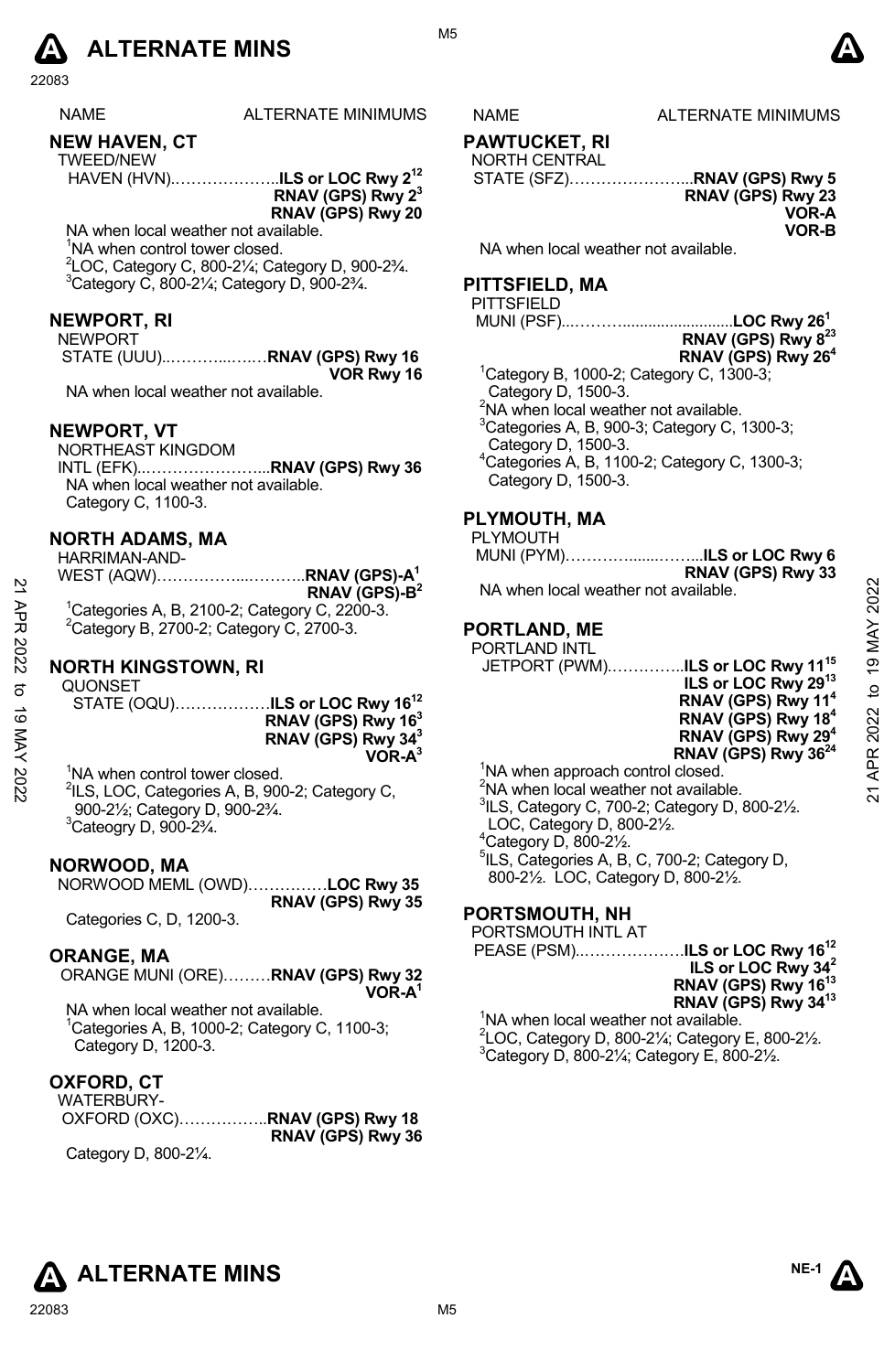

ALTERNATE MINIMUMS NAME ALTERNATE MINIMUMS

# **PRESQUE ISLE, ME**

| <b>PRESQUE ISLE</b> |                                           |
|---------------------|-------------------------------------------|
|                     | INTL (PQI) ILS or LOC Rwy 1 <sup>12</sup> |

**RNAV (GPS) Rwy 13 RNAV (GPS) Rwy 193 RNAV (GPS) Rwy 283 VOR Rwy 193** 

<sup>1</sup>NA when local weather not available. <sup>2</sup>LOC, Category C, 800-2¼; Category D, 900-2¾.<br><sup>3</sup>Category C, 800, 21/: Category D, 900, 2<sup>3</sup>/

<sup>3</sup>Category C, 800-21⁄<sub>4</sub>; Category D, 900-23⁄<sub>4</sub>.

# **PROVIDENCE, RI**

RHODE ISLAND TF GREEN INTL (PVD)..…………………….**ILS or LOC Rwy 51 ILS or LOC Rwy 232 ILS or LOC Rwy 3413 RNAV (GPS) Rwy 54 RNAV (GPS) Rwy 164 RNAV (GPS) Rwy 344 RNAV (GPS) Y Rwy 234 VOR Rwy 5<sup>4</sup> VOR/DME Rwy 164 VOR/DME Rwy 234 VOR Y Rwy 344 VOR Z Rwy 344**

 ILS, LOC, Category D, 900-2½.  $\overline{2}$ LOC, Category D, 900-2½. NA when control tower closed. Category D, 900-2 $\frac{1}{2}$ .

# **PROVINCETOWN, MA**

PROVINCETOWN MUNI (PVC)...…………………………..**NDB Rwy 25 RNAV (GPS) RWY 7 RNAV (GPS) RWY 25**  NA when local weather not available. 22  $^{11}LS, LOC, Category D, 900-2½.$ <br>  $^{21}CO, Category D, 900-2½.$ <br>  $^{21}CO, Category D, 900-2½.$ <br>  $^{21}CO, Category D, 900-2½.$ <br>  $^{21}COVINCETOWN, MA$ <br>  $^{22}COVINCETOWN, MA$ <br>  $^{23}COVINCETOWN, MA$ <br>  $^{24}COVINCETOWN, MA$ <br>  $^{25}COVINCETOWN$ <br>  $^{26}COVINCETOWN$ <br>  $^{27}COVINCETOVNN$ <br>  $^{28}COVINCETOVNN$ <br>

#### **RANGELEY, ME**

STEPHEN A BEAN MUNI (8B0).…............................…..**RNAV (GPS)-D**  NA when local weather not available.

# **ROCHESTER, NH**

SKYHAVEN (DAW)...…………………..**NDB Rwy 33 RNAV (GPS) Rwy 33** 

NA when local weather not available.

# **ROCKLAND, ME**

KNOX COUNTY RGNL (RKD)...………………..**ILS or LOC Rwy 1312** 

**RNAV (GPS) Rwy 33 RNAV (GPS) Rwy 133 RNAV (GPS) Rwy 3113** 

<sup>1</sup>NA when local weather not available. <sup>2</sup>ILS, Category C, 700-2; Category D, 1100-3; LOC, Category D, 1100-3.  $^3$ Category D, 1100-3.

#### **RUTLAND, VT**

RUTLAND - SOUTHERN VERMONT

- RGNL (RUT)...…………….**ILS Y or LOC Y Rwy 191 ILS Z or LOC Z Rwy 192 RNAV (GPS) Rwy 134 RNAV (GPS) Y Rwy 195 RNAV (GPS) Z Rwy 195**
- 1 ILS, Categories A, B, C, D, 1400-5; LOC, Categories A, B, 1400-2; Category C, 1800-3; Category D, 2000-3. 2 ILS, Categories A, B, C, D, 700-2;
- LOC, Categories A, B, 1400-2; Category C,
- 1800-3; Category D, 2000-3.
- <sup>3</sup>NA when local weather not available
- $^{4}$ Categories A, B, 2400-2; Categories C, D, 2400-3.
- $5$ Categories A, B, C, 1800-5.

# **SANFORD, ME**

SANFORD SEACOAST

RGNL (SFM).…………………**RNAV (GPS) Rwy 7 RNAV (GPS) Rwy 25 RNAV (GPS) Rwy 32 VOR Rwy 25** 

NA when local weather not available. Category C, 1000-2¾; Category D, 1000-3.

#### **SPRINGFIELD, VT**

HARTNESS STATE (SPRINGFIELD) (VSF).……….**RNAV (GPS) Rwy 5**  Categories A, B, 1300-2; Categories C, D, 2100-3. NA when local weather not available.

# **TAUNTON, MA**

TAUNTON MUNI - KING FLD (TAN).…………………...**RNAV (GPS) Rwy 12**  NA when local weather not available. Category D, 800-2¼.

# **VINEYARD HAVEN, MA**

MARTHA'S

VINEYARD (MVY)..…………..**ILS or LOC Rwy 241 RNAV (GPS) Rwy 62 RNAV (GPS) Rwy 15 RNAV (GPS) Rwy 2423 RNAV (GPS) Rwy 332 VOR Rwy 62**

1 ILS, LOC, Category D, 800-2¼. <sup>2</sup>NA when local weather not available. <sup>3</sup>Category D, 800-21/4.

# **WATERVILLE, ME**

WATERVILLE ROBERT

LAFLEUR (WVL)..………..**ILS or LOC/DME Rwy 51 RNAV (GPS) Rwy 52 RNAV (GPS) Rwy 232** 

NA when local weather not available.  $1$ LOC, Category C, 800-21/<sub>4</sub>; Category D, 800-21/<sub>2</sub>. <sup>2</sup> Category C, 800-2 $\frac{1}{4}$ ; Category D, 800-2 $\frac{1}{2}$ .